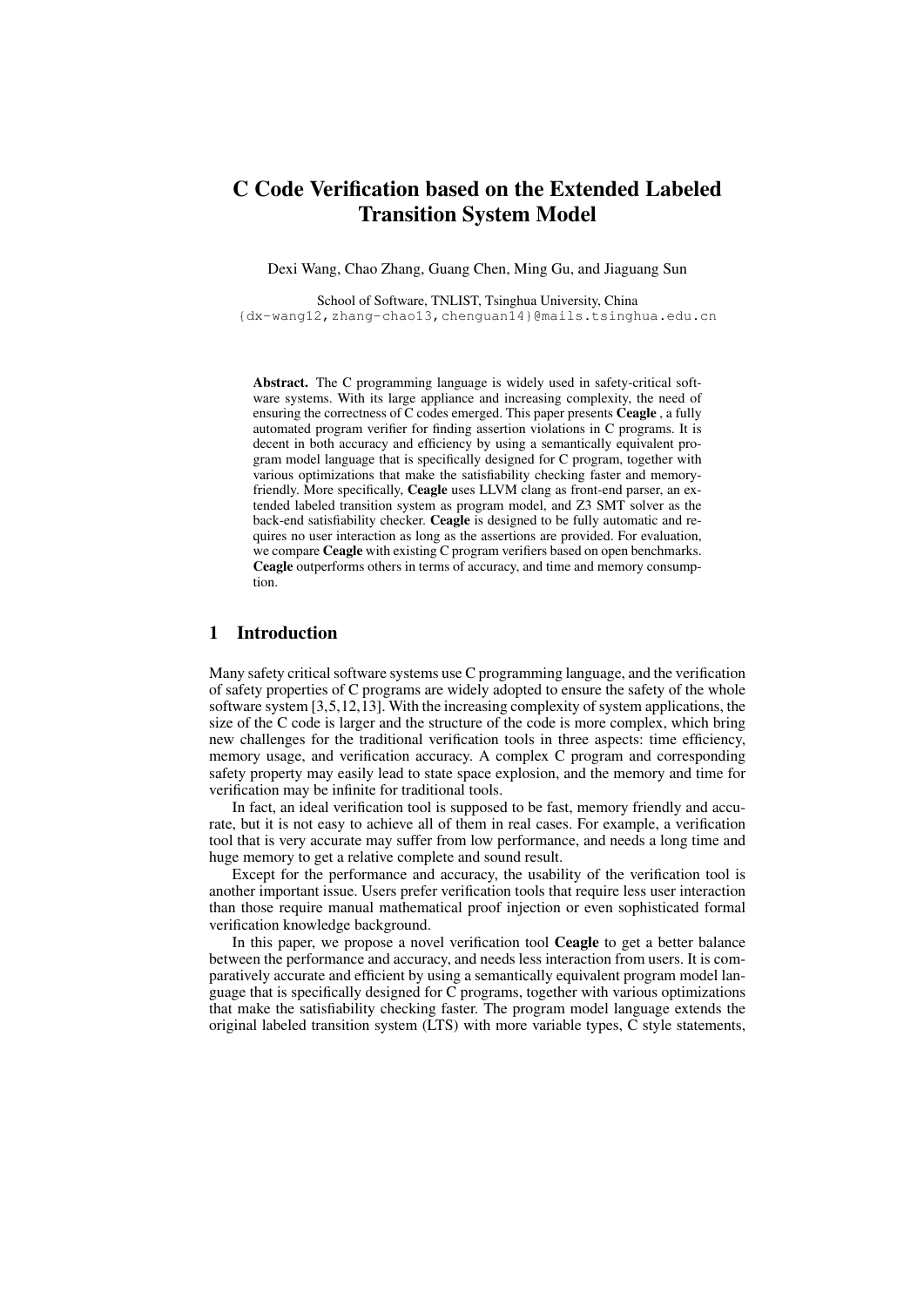and built-in functions. The extended labeled transition system (ELTS) inherits the inner property of traditional LTS that is suitable for the implementation of various model checking algorithms. Based on the ELTS, several optimizations are performed during C programs parsing, ELTS construction and ELTS analysis to make Ceagle faster and more memory friendly than other C verification tools.



Fig. 1. Architecture of Ceagle , including the file flow among each component.

The overall structure of Ceagle is shown in Fig.1. Ceagle contains four components: *clang*, *ir2elts*, *core*, and *z3*. The C program is firstly parsed by LLVM *clang*, yielding the LLVM IR program. Then, the component *ir2elts* translates the generated LLVM IR program to the program model ELTS. Finally, the component *core* constructs SMT constraints from ELTS, and inputs them into the component *z3* for verification. If the safety property is not satisfied, the C counterexample will be generated and presented automatically by the implemented trace-back engine. During the whole procedure, the program intermediate representation LLVM IR and program model ELTS play important roles in source-level and model-level optimizations, respectively.

All model translation and construction are accomplished automatically, the user just needs to input the C program and corresponding safety property assertions. It is easy to use and does not need complex interactions or formal verification knowledge background. For evaluation, we compare Ceagle with existing C program verifiers based on the benchmarks, and Ceagle uses about 20% memory and time of CBMC to acquire almost the same accuracy, and improves the accuracy of CPAchecker for 25%.

## 2 Background

An intermediate program model ELTS is designed to represent the C program for optimized verification. Formally, an ELTS model S is a five tuple  $(L, l_0, V, V_0, T)$  where:

- $L$  is a finite non-empty set of locations;
- $l_0$  is the location of initial basic block;
- $\overline{V}$  is a finite non-empty set of variables ranging over  $\mathbb {V}$ , where  $\mathbb {V}$  is the (possible infinite) set of values of  $V$ ;
- $V_0$  is the set of initial values of V;
- $T \subseteq L \times V \times V \times L$  is a finite non-empty set of transitions, a transition  $t =$  $(l_i, \overline{V}_i, V_j, l_j) \in T$  can also be denoted as  $(l_i, V_i) \to (l_j, V_j)$ ,  $l_i$  and  $l_j$  are called from and to locations, respectively.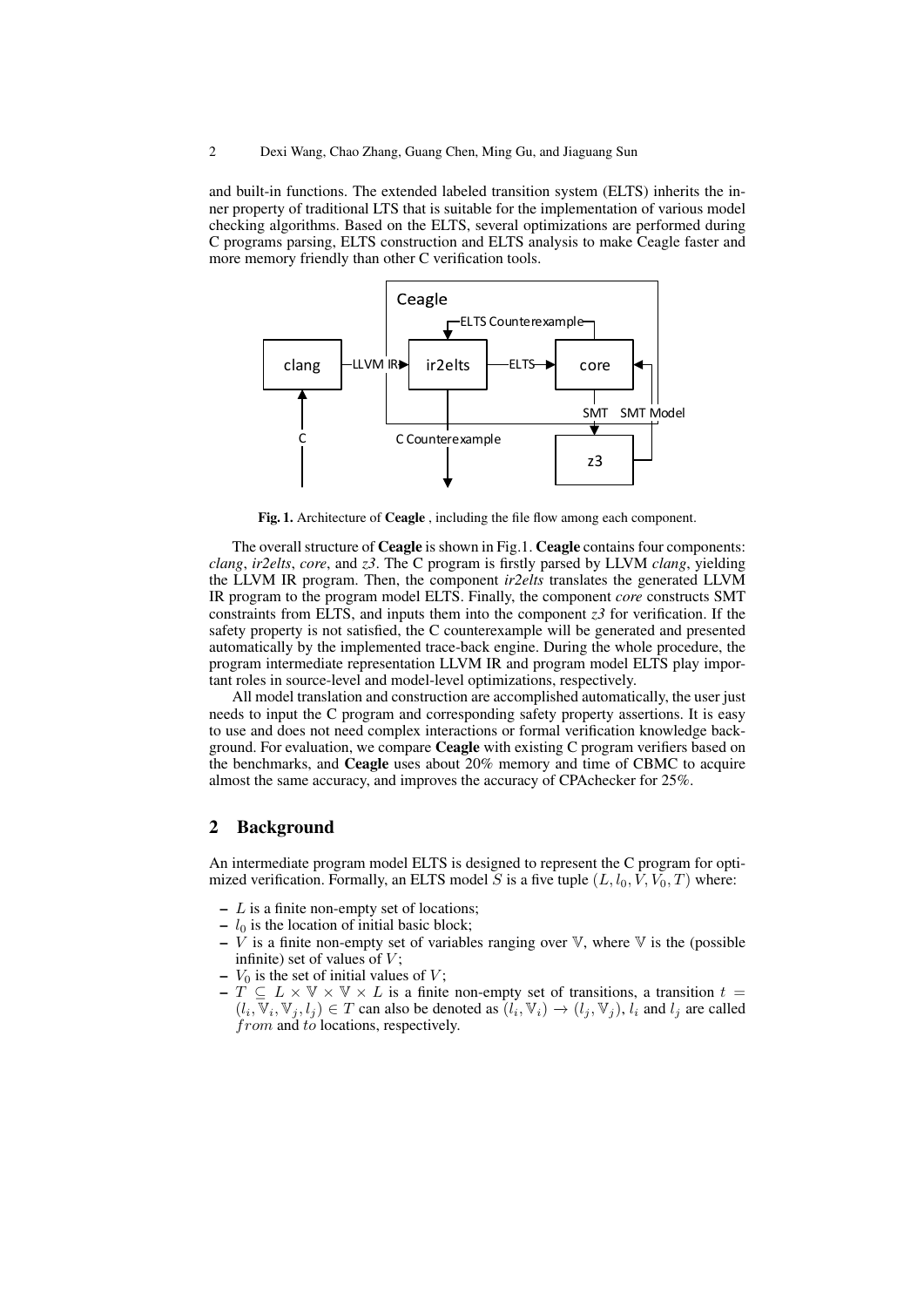ELTS is extended from the traditional labeled transition system to support all kinds of operations and types of C programs. For example, the built-in floating point functions such as *fpclassifyf* and *isnanf* contained in *math.h* are reserved in the element *T* of ELTS and will be translated to corresponding SMT constraints later during satisfiability checking. Details of ELTS can be referred to the website<sup>1</sup>.

## 3 Related Work

During the last decades, there are approaches of assuring quality of programs by modeling and formal verification [10] [9] [7] [8]. Several verifiers for C programs are also designed to ensure the the correctness of the software such as CMBC [5], CPAchecker [3], LLBMC [12], and SMACK [13]. Among them, CMBC and CPAchecker have been widely used and accepted in both academic and industry sides. CBMC applies bounded model checking to C programs. It verifies the absence of violated assertions on a transformed GOTO program under a given loop unwinding bound, and uses SAT and SMT solver as the constraint solving back end. CPAchecker is guided by the concept of configurable software verification and aims at the easy integration of new verification components. It supports dynamic precision adjustment during analysis [2]. CPAchecker uses CDT from Eclipse as C parser and multiple SMT solvers as the back end. Ceagle adopt similar structure with them, but before the integration of back-end SMT, we do some optimization on the LLVM IR and use a program model ELTS which is designed to be easier for model checking, and more modular and easier to be optimized for a more efficient verification.

## 4 Design of Ceagle

As presented in Fig. 1, Ceagle contains four components: *clang*, *ir2elts*, *core*, and *z3*, where *clang* [11] and *z*3 [6] are obtained from existing projects for C program preparser and back-end constraint solver respectively. *ir2elts* and *core* are developed for program model ELTS construction, constraint formalization and optimization.

#### 4.1 Kernel Components

*LLVM clang :* This component is used to translate C to LLVM IR. A program is firstly parsed by LLVM *clang*, yielding the LLVM IR program with debug information, the debug information will be used in C counterexample generation.

*Translator ir2elts :* This component translates LLVM IR program to the ELTS model. Each basic block in LLVM IR program is translated into the corresponding transition in an ELTS model with four steps: (i) the name of  $from (to)$  location in ELTS model is the label value of the current (successor) basic block in LLVM IR program; (*ii*) the guard condition of the transition in ELTS model is translated from the goto-condition of the current basic block in LLVM IR program; (*iii*) the body of the current basic block is copied as-is to preserve full LLVM IR semantics, except that LLVM IR instructions are translated into ELTS statements; (*iv*) assertion calls in LLVM IR program are translated into guarded transitions to error locations.

<sup>1</sup> http://sts.thss.tsinghua.edu.cn/ceagle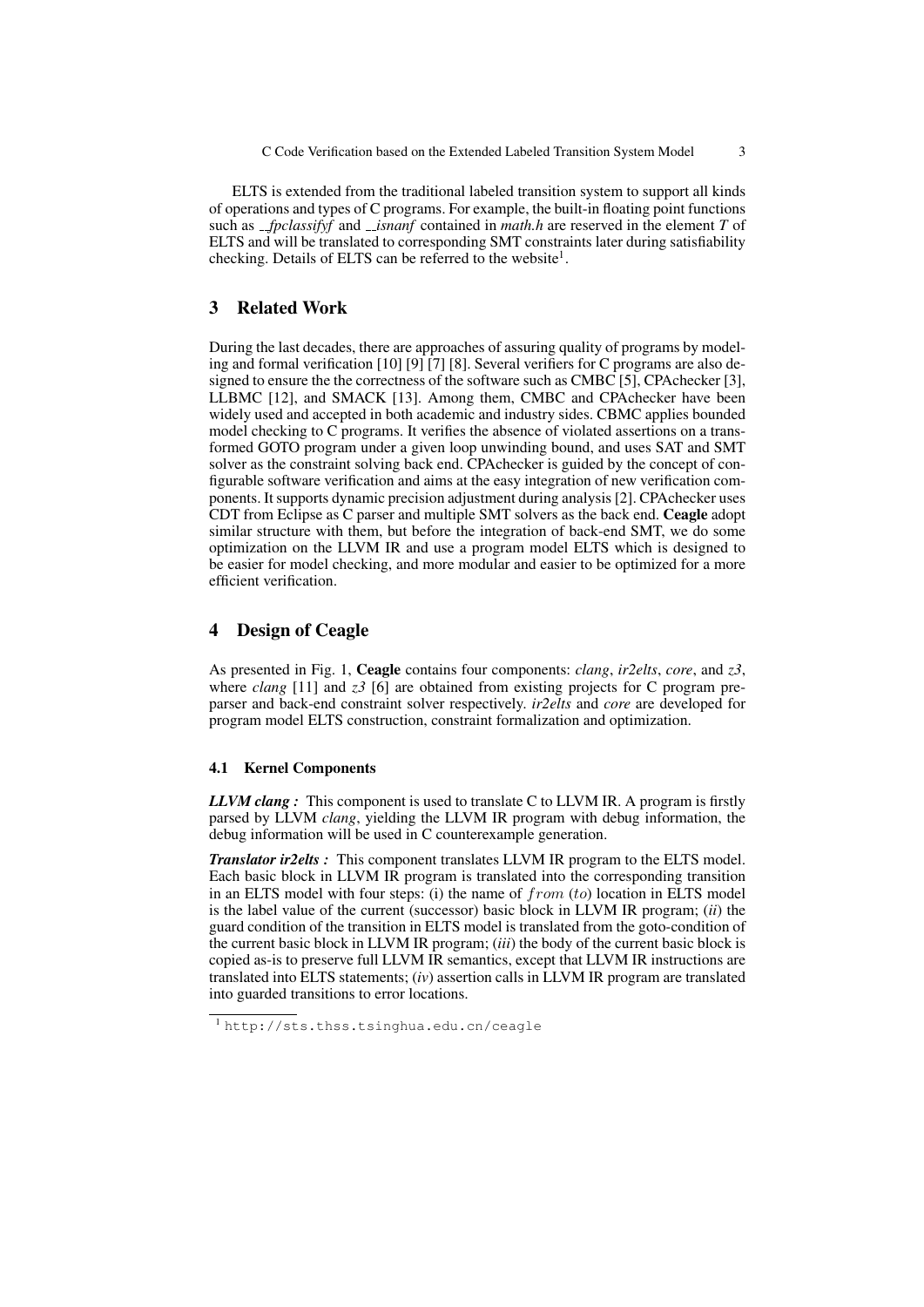*Formalizer core :* This component constructs SMT constraints based on the ELTS model and assertion. It performs reachability analysis of the translated error locations via a depth-first search (DFS) on the ELTS model. Once DFS reaches an error location, it constructs an SMT trace constraint containing those transitions from the initial location to current error label. It returns "TRUE" if error location is not reachable in ELTS, otherwise, it returns "FALSE" along with an ELTS counterexample, which is an ELTS trace that starts from the initial location to error location. Another function of this component is to convert the ELTS counterexample back to the C counterexample. The reverse mapping information from ELTS model to LLVM IR program is preserved by *ir2elts* when it translates LLVM IR program to ELTS model, and the reverse mapping information from LLVM IR program to C source code is preserved by *clang* via debug information stored in LLVM IR program.

*Solver*  $z3$ : This component checks the satisfiability of the formalized constraint, and infers violations of assertions by the following rules: (*i*) if the result is *sat* together with an SMT model, it means there exists an assignment of variables that can make the program executes to error label, thus proves an assertion violation; (*ii*) if the result is *unsat*, it means the current trace is safe, the DFS continues; (*iii*) if all traces are checked to be *unsat*, the program is proved to be safe.

#### 4.2 Verification Optimizations

There are two main reasons that bring up the state space explosion problem and prevent a verifier from analyzing the C program efficiently: structural complexity and a large number of variables. We aim at reducing both of them through LLVM IR program, ELTS model, and formalization optimizations.

*LLVM IR program optimization :* We observe that there are basic blocks in the LLVM IR that are not reachable from the program entry, which can be removed when being translated to ELTS. There are also set of basic blocks that have no conditional jumps and can be merged into one large basic block, thus helps reducing verification state space. On the other hand, an LLVM IR program is constructed in static single assignment (SSA) form [11] which introduces too many temporary variables, while an ELTS model uses C-like grammar for its transitions, which are not in SSA form. This means temporary variables introduced by SSA can be trimmed away when translated to ELTS, and multiple lines of LLVM IR instructions can be merged into one single line of Clike ELTS statement. These optimizations are carried out during the IR to ELTS model transformation.

*ELTS model optimization :* In the ELTS model level, a depth-first search (DFS) is carried out to help to generate SMT constraints of all paths. Optimizations on ELTS model are performed to reduce the search space as follows. First, more variables are trimmed away through methods of constant propagation, temporary variables are eliminated, and locations that are not reachable to error labels are deleted, thus reduces nodes the DFS has to visit. Second, we perform optimization during the DFS search, where variables from different transitions are annotated with a sequence number according to the index of the transition in the ELTS trace, which makes it easier to construct counterexamples after satisfiability checking.

*Formalization optimization :* A program usually contains multiple kinds of types, such as boolean, integer, and floating point, which brings several challenges to construct the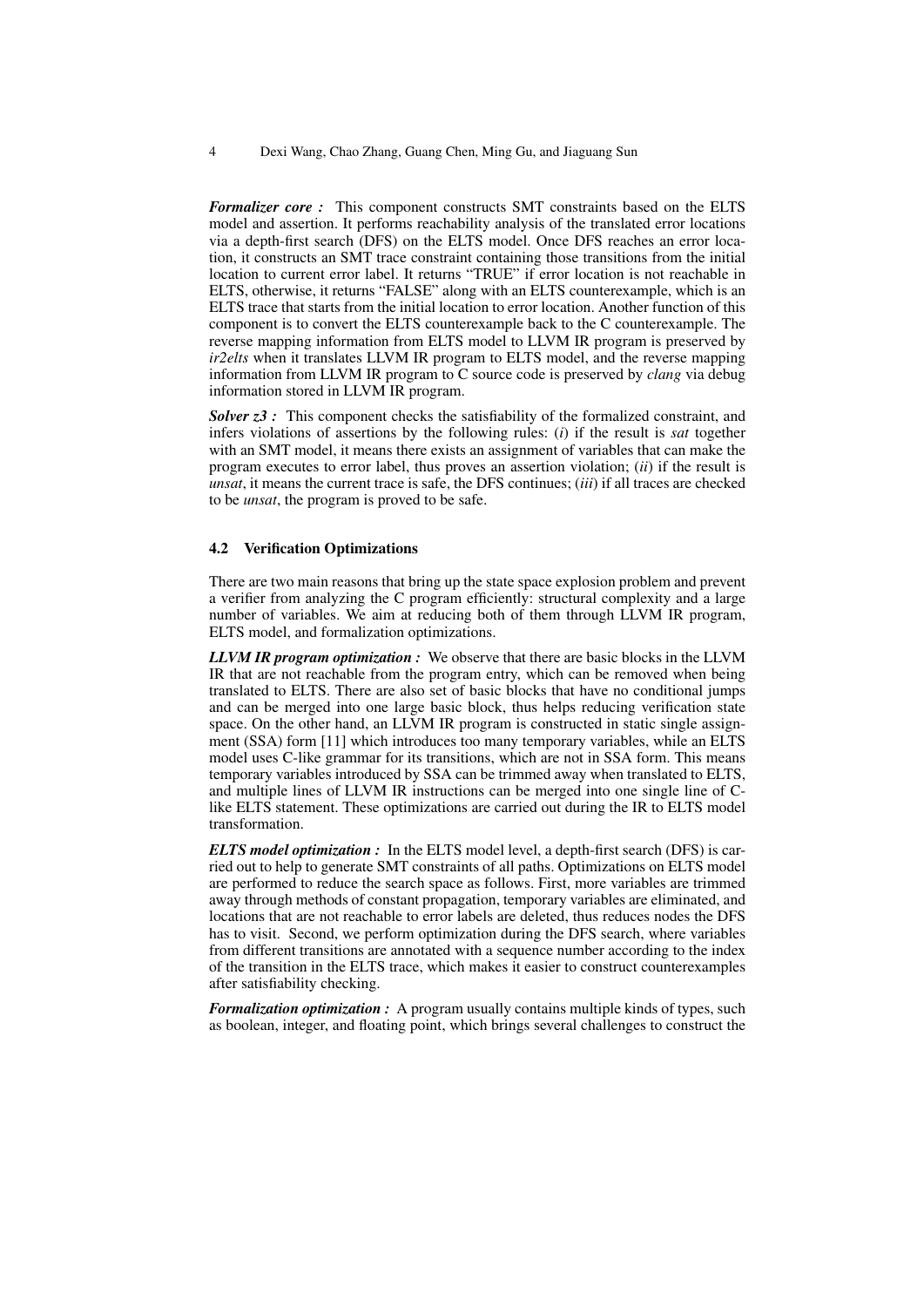constraints in a precise and efficient way. Traditional methods solve mixed-type expressions and type conversion problems by using precise memory model [14] or explicitstate model checking [4], which is time-consuming. For optimization purpose, we implemented a lazy type conversion mechanism to infer types of expressions.

The expression is consists of variables, constants, and operators, and we encode an expression as a directed acyclic graph, in which non-leaf nodes are operators, their children are their operands, and the leaves are labeled with variables or constants. For every expression *e*, we record two types: "*intrinsic*" type  $ty^{i}(e)$  and "*to-be*" type  $ty^{tobe}(e)$ . The *intrinsic* type is the expression evaluated to be, and the "*to-be*" type is the expression that should be converted to be when the expression is participating in parental expressions. The "*to-be*" type is inferred lazily, and integers and floating points are evaluated to be bit-vector "*to-be*" type when the operator is bit-precise. In this way, variables that are not necessarily to be analyzed bit-precisely can keep being arithmetic, thus reduces constraint satisfiability overhead of the back end SMT solver.

## 5 Experiment evaluations

*Experiment setup :* We compared Ceagle with the most widely used and recently developed C verifiers CBMC 5.2 and CPAchecker 1.4, in terms of the accuracy, time and memory consumption. They are tested on the set of benchmarks from the software verification competition held at TACAS [1]. These are widespread benchmarks offering a good coverage of the core features of the C programming language, and many state-ofthe-art analysis tools including CBMC and CPAchecker have been trained on them.

More specifically, we conducted the experiments on the 81 files in the *Floats* benchmark set, with a total of approx. 5K lines of code. The experiments are performed on a machine with a 3.4 GHz 64-bit Quad Core CPU (Intel i7-4770) processor and 32GB of memory, running an Ubuntu 14.04 with a 64-bit Linux kernel 4.2.0. We set a 15GB memory limit and a 900s timeout for the analysis of each subject.

*Verification result :* The experiments for the three tools are summarized in Table 1. In the results table, correct negative means the file is true (i.e., negative, assertions are not violated) and the tool reported true, correct positive means the file is false (i.e., positive, assertions are violated) and the tool reported false, incorrect negative means the file is false but the tool reported true (usually means an unsound tool), incorrect positive means the file is true but the tool reported false (i.e., a false alarm, usually means an incomplete tool). Ceagle reported 77 correct and 4 unknown results for total 81 benchmarks, CBMC reported 78 correct and 3 unknown, and CPAchecker reported 56 correct, 1 incorrect, 6 unknown, and 18 timeout results. The correctness rate is computed by the division of the number of correct files and the number of total files (81), so the three tools have correctness rates of 95.06%, 96.30%, and 69.15%, respectively. *Ceagle uses about 10%-20% memory and time consumption of CBMC and CPAchecker, but acquires almost the same accuracy (just one more unknown file) of CBMC and improves the accuracy of CPAchecker for 25%.* It is reasonable to draw the conclusion that Ceagle is efficient in both time and memory usage while maintaining a high correctness rate. More details about efficiency are analyzed and illustrated as follows.

We presented both the time and memory consumption in the third and fourth row of Table 1. Ceagle is about 5.5X faster than CBMC and 5X faster than CPAchecker on arbitrary files. Note that Ceagle is a little bit slower than CPAchecker if only counting correct results, and it would be much faster than CPAchecker when including those incorrect and timeout results. Ceagle uses about 80% lesser memory than CBMC and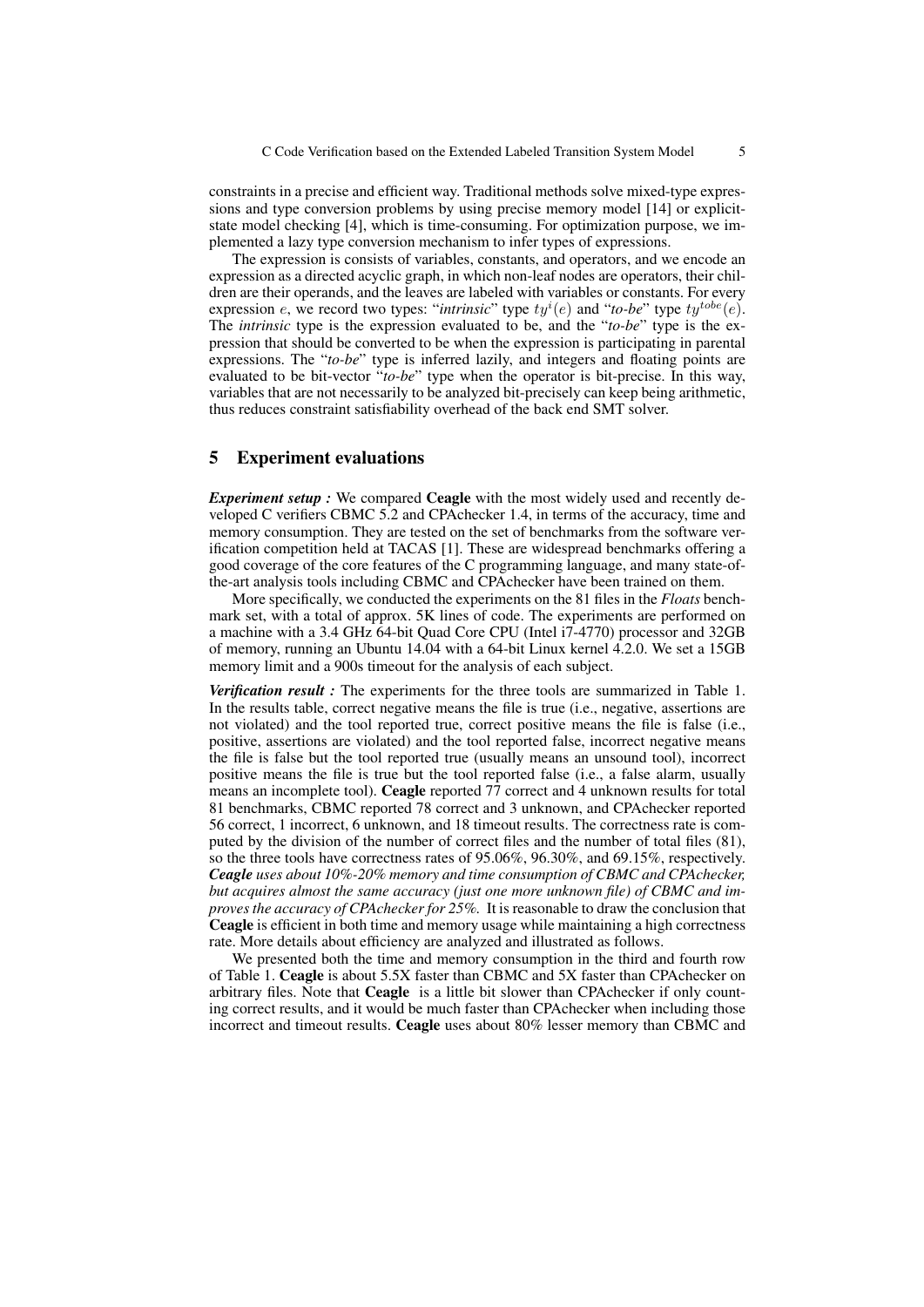|  |  |  |  | Dexi Wang, Chao Zhang, Guang Chen, Ming Gu, and Jiaguang Sun |  |
|--|--|--|--|--------------------------------------------------------------|--|
|  |  |  |  |                                                              |  |

|                                                |        |          | Ceagle 1.0 CBMC 5.2 CPA checker 1.4 |
|------------------------------------------------|--------|----------|-------------------------------------|
| <b>Number of correct files</b>                 | 77     | 78       | 56                                  |
| Correct negatives                              | 59     | 56       | 35                                  |
| Correct positives                              | 18     | 22       | 21                                  |
| <b>Number of incorrect files</b>               | 0      | 0        |                                     |
| Incorrect negatives                            | 0      | $\theta$ | 0                                   |
| Incorrect positives                            | 0      | 0        |                                     |
| <b>Unkowns</b>                                 | 4      | 3        | 6                                   |
| <b>Timouts</b>                                 | 0      | 0        | 18                                  |
| Correctness rate $(\% )$                       | 95.06  | 96.30    | 69.14                               |
| Total time (s)                                 | 3700   | 21000    | 19000                               |
| Total time of correct files (s)                | 3700   | 18000    | 2500                                |
| Time per file (s)                              | 45.68  | 259.26   | 234.57                              |
| Timer per correct file (s)                     | 48.05  | 230.77   | 44.64                               |
| Time ratio of per file $(\% )$                 | 100.00 | 567.56   | 513.51                              |
| Time ratio of per correct file $(\%)$          | 100.00 | 480.27   | 92.90                               |
| Total memory (MB)                              | 2900   | 15000    | 31000                               |
| Total memory of correct files (MB)             | 2900   | 13000    | 17000                               |
| Memory per file (MB)                           | 35.80  | 185.19   | 382.72                              |
| Memory per correct file (MB)                   | 37.66  | 166.67   | 303.57                              |
| Memory ratio of per file $(\%)$                | 100.00 | 517.29   | 10069.05                            |
| Memory ratio of per correct file $(\%) 100.00$ |        | 442.57   | 806.08                              |

Table 1. Comparison results of those tools in accuracy, time and memory consumption.

90% lesser memory than CPAchecker on arbitrary files. This is because the optimizations at different levels (LLVM IR program, ELTS model, and constraint formalization) help to reduce much verification overhead, thus reduces time and memory usage.

For the unknown and timeout result files, Ceagle output 4 unknown due to its lacking full support of arrays and some internal bugs on handling high order multiplications of floating points. CBMC output 3 unknown and crashed without any prompts. CPAchecker reported 6 unknown and 18 timeouts. The 6 unknown files are because of incomplete analysis. The 18 timeout files are all true files, and it is because when the *value analysis* algorithm of CPAchecker found no counterexample, the *predicate analysis* algorithm would be used, which consumed a lot of time but still could not prove true for these files.

## 6 Conclusion and future work

In this paper, we presented the C program verifier **Ceagle** to check assertion violations of C programs. It uses LLVM clang as front-end parser, an extended labeled transition system as program model, and Z3 SMT solver as the back-end satisfiability checker. Several optimization techniques during the three steps are designed and implemented to reduce the memory and time consumption. Except for those experiments on benchmarks, we have applied Ceagle to verify the core optimization algorithm which has 17k LOC of C code of the real train energy efficiency control software for smart railway transportation. Several safety assertions are inserted in the code to check its safety, and an over speed bug in the code is detected. Our future work mainly includes extending the scalability of Ceagle to support more advanced features such as struct and dynamic memory allocation of C programming language.